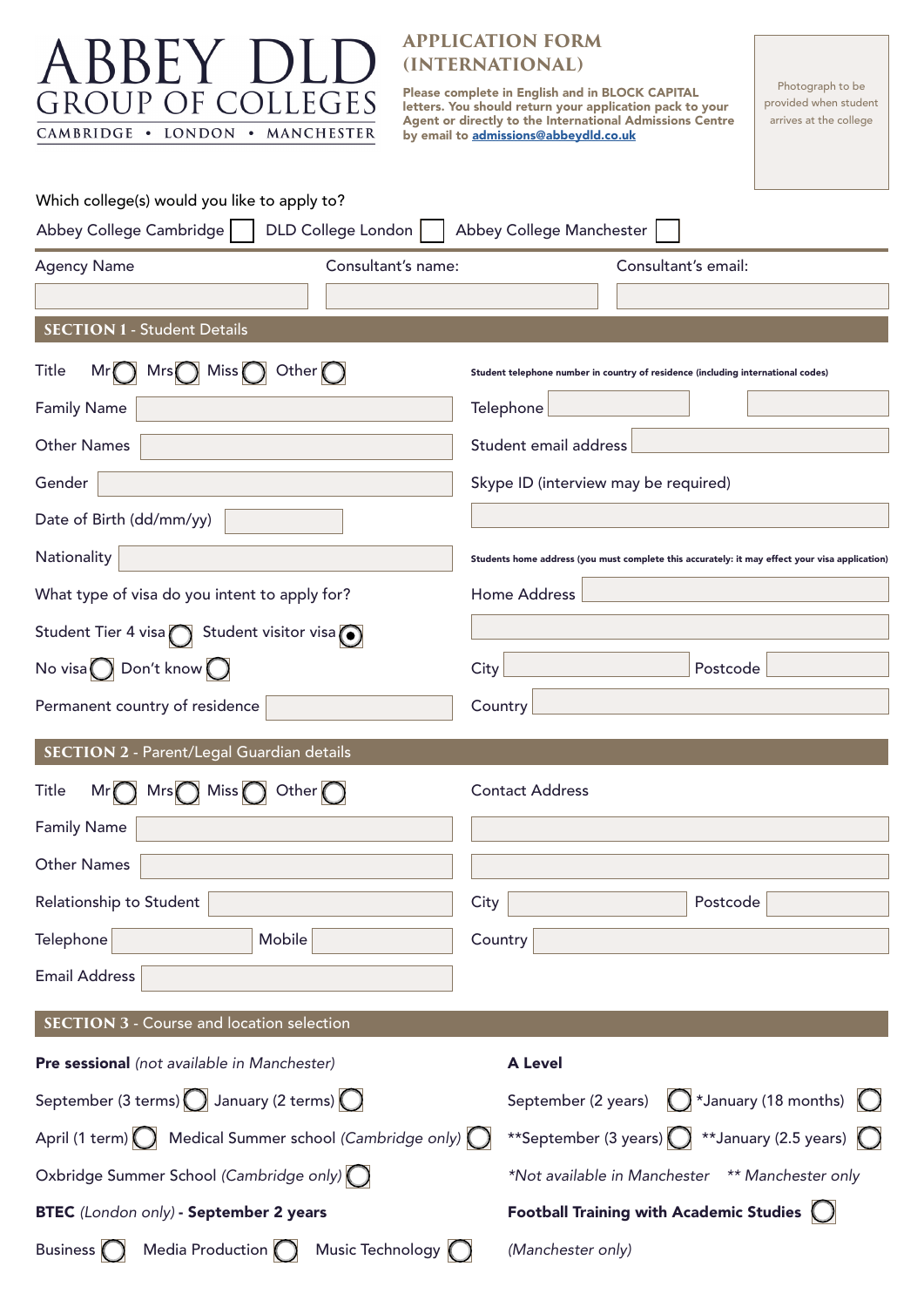| <b>SECTION 3 - Course and location selection</b>                                                                                                    | Continued                                                                                                               |  |
|-----------------------------------------------------------------------------------------------------------------------------------------------------|-------------------------------------------------------------------------------------------------------------------------|--|
| Pre-A Level Art Programme (London only)                                                                                                             |                                                                                                                         |  |
| <b>GCSE Programme</b>                                                                                                                               |                                                                                                                         |  |
| September (1 year) $\bigcirc$ *January (18 months) $\bigcirc$ September (2 year) $\bigcirc$ * Not available in London                               |                                                                                                                         |  |
| <b>International Foundation Programme</b>                                                                                                           |                                                                                                                         |  |
| *September (2 years) $\bigcirc$ *January (18 months) $\bigcirc$ September (1 Year) $\bigcirc$ **January (6 months) $\bigcirc$                       |                                                                                                                         |  |
| **Manchester only - Business and Engineering only<br>*Manchester only                                                                               |                                                                                                                         |  |
| <b>London:</b> Business & Economics Music CEngineering C Fashion Management C Advanced Maths & Economics C                                          |                                                                                                                         |  |
| <b>Cambridge:</b> Business Management & Economics $\bigcirc$ Engineering $\bigcirc$ Science $\bigcirc$ Medicine $\bigcirc$                          |                                                                                                                         |  |
| <b>Manchester:</b> Business $\bigcirc$ Engineering $\bigcirc$ Medicine $\bigcirc$ Science $\bigcirc$ Humanities $\bigcirc$ Creative Arts $\bigcirc$ |                                                                                                                         |  |
| <b>SECTION 4 - Subject selection GCSE and A-Levels courses</b>                                                                                      |                                                                                                                         |  |
| A subject selection guide is available on our website.                                                                                              |                                                                                                                         |  |
| Please add your subject selections below (up to 6 for GCSE and 3 or 4 for A-Level) :                                                                |                                                                                                                         |  |
| Subject 1                                                                                                                                           | Subject 4                                                                                                               |  |
| Subject 2                                                                                                                                           | Subject 5                                                                                                               |  |
| Subject 3                                                                                                                                           | Subject 6                                                                                                               |  |
| <b>SECTION 5 - Education history</b>                                                                                                                |                                                                                                                         |  |
| fully explained on the application form or enclosed with supporting documents                                                                       | For visa purposes we must have a full history of your academic background. Please ensure any gaps in your education are |  |
| <b>Institution Name</b>                                                                                                                             | Date of study (dd/mm/yy)  <br>to.                                                                                       |  |
| <b>Address</b>                                                                                                                                      | Date you received (or will receive) your certificate                                                                    |  |
|                                                                                                                                                     | (dd/mm/yy)                                                                                                              |  |
| City<br>Postcode                                                                                                                                    | Highest education qualification name                                                                                    |  |
| Country                                                                                                                                             |                                                                                                                         |  |
|                                                                                                                                                     | Language of instruction                                                                                                 |  |
| SECTION 6 - English language proficiency                                                                                                            |                                                                                                                         |  |
| Note: Students English will be assessed upon arrival.                                                                                               | Have you arranged to take any other English language test                                                               |  |
| Please tick and enter details of your most recent English language test                                                                             | before starting your courses?                                                                                           |  |
| <b>IELTS</b> for UKVI<br>Other                                                                                                                      | Yes $\bigcap$ No $\bigcap$                                                                                              |  |
|                                                                                                                                                     | Name of exam                                                                                                            |  |
|                                                                                                                                                     | Date to be taken (dd/mm/yy)                                                                                             |  |
| SECTION 7 - If you are a visa national please complete this section. If you are not, please go to section 8                                         |                                                                                                                         |  |
| Have you previously studied in the UK?                                                                                                              | Have you ever been refused a visa for the UK?                                                                           |  |
|                                                                                                                                                     |                                                                                                                         |  |

 $Yes$   $\bigcirc$  No  $\bigcirc$